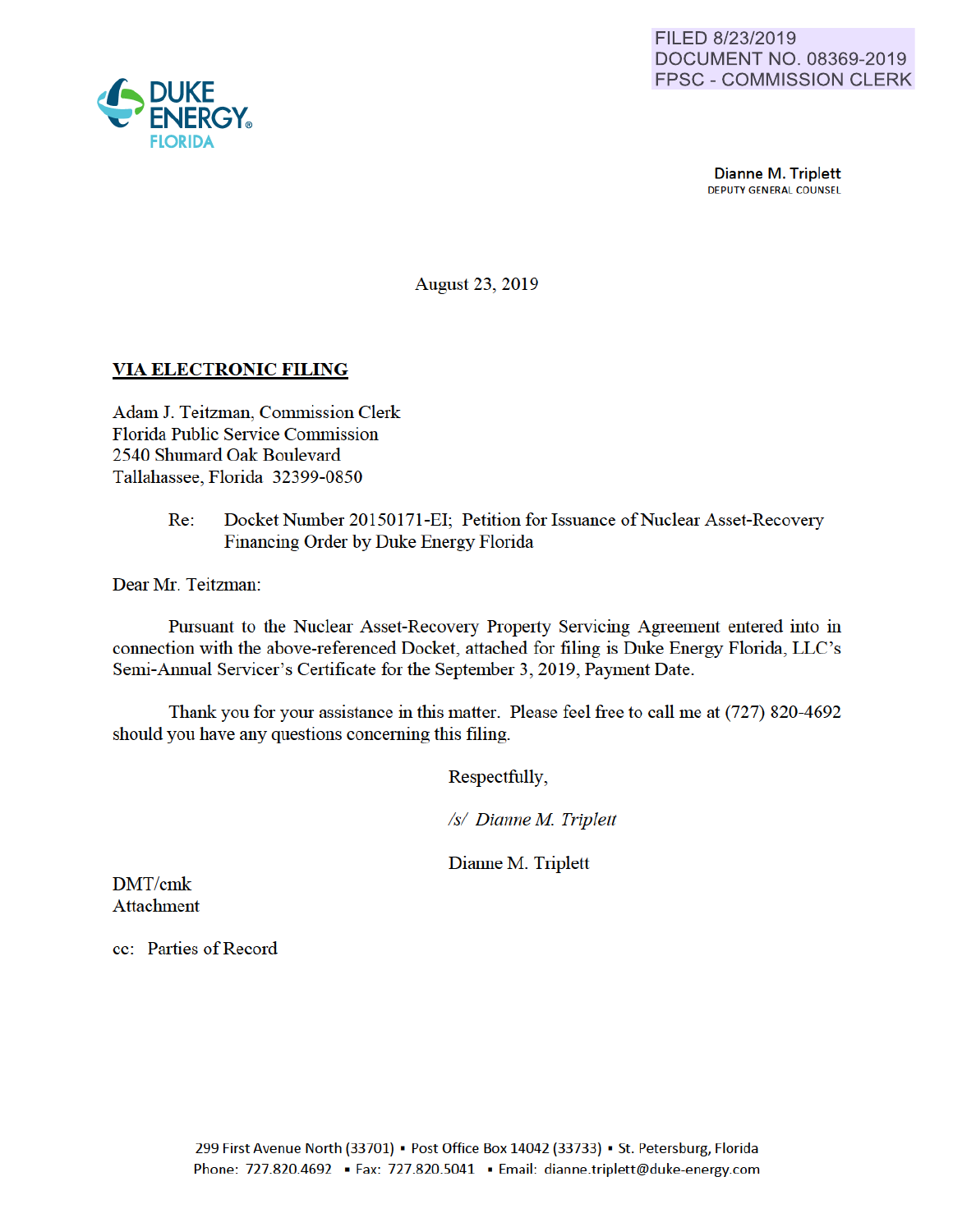## **CERTIFICATE OF SERVICE**

I HEREBY CERTIFY that a true and correct copy of the foregoing has been furnished via electronic mail to the following this  $23<sup>rd</sup>$  day of August, 2019.

|                                             | /s/ Dianne M. Triplett            |
|---------------------------------------------|-----------------------------------|
|                                             | Attorney                          |
|                                             |                                   |
| Theresa L. Tan                              | C. Rehwinkel / J. Kelly           |
| Office of the General Counsel               | Office of Public Counsel          |
| <b>Florida Public Service Commission</b>    | c/o The Florida Legislature       |
| 2540 Shumard Oak Blyd.                      | 111 West Madison Street, Room 812 |
| Tallahassee, FL 32399-0850                  | Tallahassee, FL 32399-1400        |
| ltan@psc.state.fl.us                        | rehwinkel.charles@leg.state.fl.us |
|                                             | kelly.jr@leg.state.fl.us          |
| Jon C. Moyle, Jr. / Karen A. Putnal         |                                   |
| 118 North Gadsden Street                    | James W. Brew                     |
| Tallahassee, FL 32301                       | <b>Stone Law Firm</b>             |
| jmoyle@moylelaw.com                         | 1025 Thomas Jefferson Street, NW  |
| kputnal@moylelaw.com                        | Eighth Floor, West Tower          |
|                                             | Washington, DC 20007-5201         |
| Robert Scheffel Wright / John T. LaVia, III | jbrew@smxblaw.com                 |
| <b>Gardner Law Firm</b>                     |                                   |
| 1300 Thomaswood Drive                       |                                   |
| Tallahassee, FL 32308                       |                                   |
| schef@gbwlegal.com                          |                                   |
| jlavia@gbwlegal.com                         |                                   |
|                                             |                                   |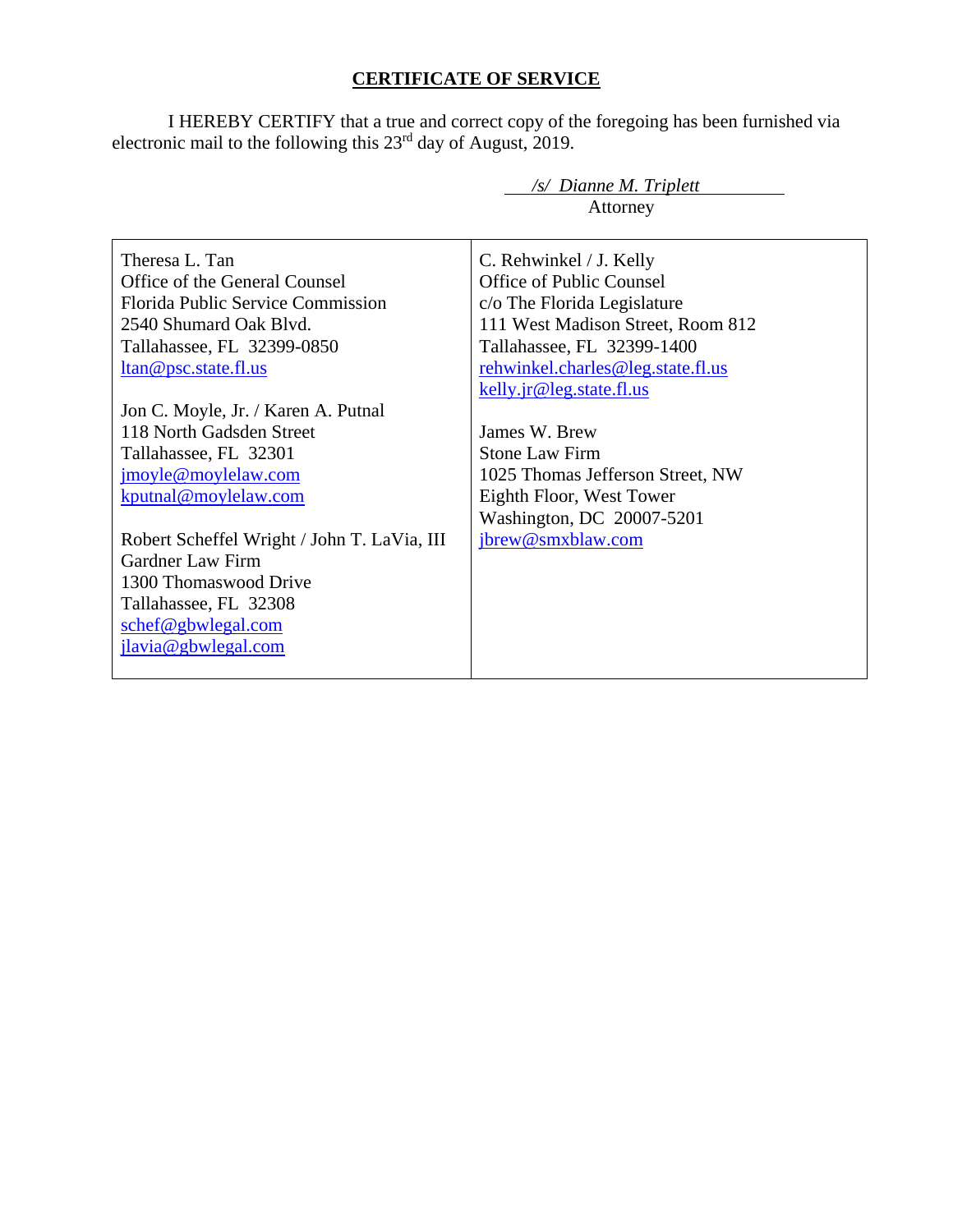## SEMI-ANNUAL SERVICER'S CERTIFICATE

Pursuant to Section 4.01(c)(ii) of the Nuclear Asset-Recovery Property Servicing Agreement dated as of June 22. 2016 (Servicing Agreement), by and between DUKE ENERGY FLORIDA, LLC, as servicer (Servicer), and Duke Energy Florida Project Finance, LLC, the Servicer does hereby certify, for the September 3, 2019, Payment Date (Current Payment Date), as follows:

Capitatized terms used but not defined herein have their respective meanings as set forth in the Servicing Agreement. References herein to certain sections and subsections are references to the respective sections of the Servicing Agreement or the Indenture, as the context indicates

Collection Periods: March 1, 2019 to August 31, 2019

Payment Date: September 3, 2019

1. Collections Allocable and Aggregate Amounts Available for the Current Payment Date.

| i.    | Remittances for the                                    | <b>March 2019</b> | <b>Collection Period</b>                                  |    | S             | 5,679,232.33  |
|-------|--------------------------------------------------------|-------------------|-----------------------------------------------------------|----|---------------|---------------|
| Ħ.    | Remittances for the                                    | April 2019        | <b>Collection Period</b>                                  |    |               | 6,623,947.17  |
| iii.  | Remittances for the                                    | May 2019          | <b>Collection Period</b>                                  |    |               | 5,851,561.58  |
| iv    | Remittances for the                                    | June 2019         | <b>Collection Period</b>                                  |    |               | 6,138,227.36  |
| V.    | Remittances for the                                    | <b>July 2019</b>  | <b>Collection Period</b>                                  |    |               | 9,435,095.45  |
| Vi.   | Remittances for the                                    | August 2019       | <b>Collection Period</b>                                  |    |               | 7,931,607.60  |
| vii.  |                                                        |                   |                                                           |    |               |               |
| viii. |                                                        |                   |                                                           |    |               |               |
| iх.   | Investment Earnings on Capital Subaccount              |                   |                                                           |    |               | 72,052.54     |
| х.    | Investment Earnings on Excess Funds Subaccount         |                   |                                                           |    |               | 31.10         |
| xi.   | Investment Earnings on General Subaccount              |                   |                                                           |    |               | 221, 195.78   |
| xii.  | General Subaccount Balance (sum of i through xi above) |                   |                                                           | \$ | 41,952,950.91 |               |
| xiii. |                                                        |                   | Excess Funds Subaccount Balance as of prior Payment Date  |    |               |               |
| xiv.  | Capital Subaccount Balance as of prior Payment Date    |                   |                                                           |    |               | 6,461,737.29  |
| XV.   |                                                        |                   | Collection Account Balance (sum of xil through xiv above) |    | \$            | 48,414,688.20 |
|       |                                                        |                   |                                                           |    |               |               |
| 2.    | Outstanding Amounts as of prior Payment Date:          |                   |                                                           |    |               |               |

|      |              |      | vi. Aggregate Outstanding Amount of all Series A Bonds | 1,149,457,849.00 |
|------|--------------|------|--------------------------------------------------------|------------------|
| V.   | Series A     | 2035 | Outstanding Amount                                     | 275,290,000.00   |
|      | iv. Series A | 2032 | Outstanding Amount                                     | 250,000,000.00   |
| iii. | Series A     | 2026 | Outstanding Amount                                     | 436,000,000.00   |
| ii.  | Series A     | 2021 | Outstanding Amount                                     | 150,000,000.00   |
|      | Series A     | 2018 | Outstanding Amount                                     | 38,167,849.00    |

3 Required Funding/Payments as of Current Payment Date

## Principal

| ı., | Series A 2018          | \$ | 25,470,788.00                                                                                                                                                                                                                                                                                                                                                                                                                                                              |
|-----|------------------------|----|----------------------------------------------------------------------------------------------------------------------------------------------------------------------------------------------------------------------------------------------------------------------------------------------------------------------------------------------------------------------------------------------------------------------------------------------------------------------------|
| ii. | Series A 2021          |    |                                                                                                                                                                                                                                                                                                                                                                                                                                                                            |
|     | iii. Series A 2026     |    | $\frac{1}{2} \left( \frac{1}{2} \right) \left( \frac{1}{2} \right) \left( \frac{1}{2} \right) \left( \frac{1}{2} \right) \left( \frac{1}{2} \right) \left( \frac{1}{2} \right) \left( \frac{1}{2} \right) \left( \frac{1}{2} \right) \left( \frac{1}{2} \right) \left( \frac{1}{2} \right) \left( \frac{1}{2} \right) \left( \frac{1}{2} \right) \left( \frac{1}{2} \right) \left( \frac{1}{2} \right) \left( \frac{1}{2} \right) \left( \frac{1}{2} \right) \left( \frac$ |
|     | iv. Series A 2032      |    |                                                                                                                                                                                                                                                                                                                                                                                                                                                                            |
| v.  | Series A 2035          |    |                                                                                                                                                                                                                                                                                                                                                                                                                                                                            |
|     | vi. All Series A Bonds |    | 25,470,788.00                                                                                                                                                                                                                                                                                                                                                                                                                                                              |

Principal Due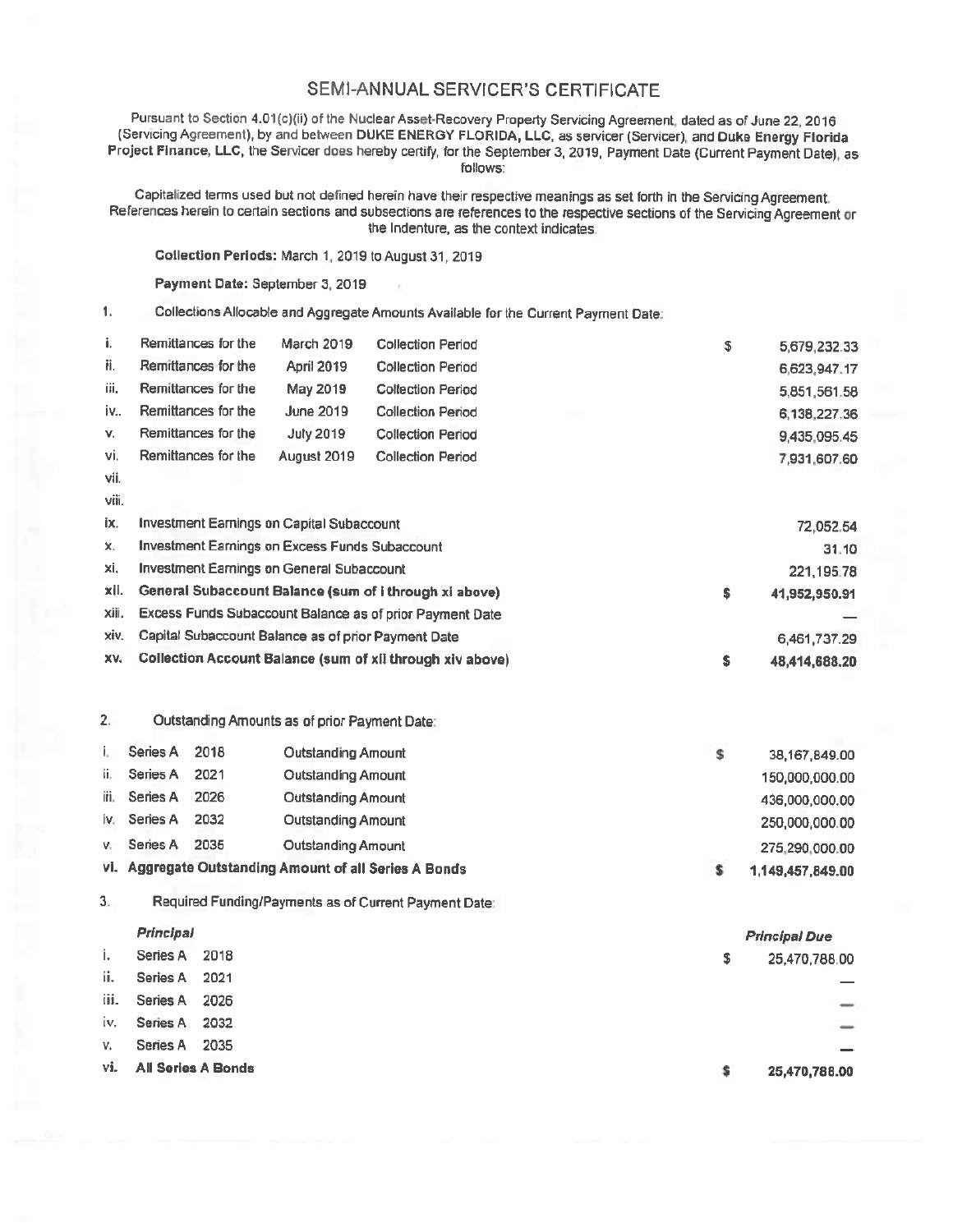|       | Interest                                                                               |                  |                         |     |                          |                              |        |    |                         |
|-------|----------------------------------------------------------------------------------------|------------------|-------------------------|-----|--------------------------|------------------------------|--------|----|-------------------------|
|       | <b>WAL</b>                                                                             | Interest<br>Rate | Days in Interest Period |     |                          | <b>Principal Balance</b>     |        |    | <b>Interest Due</b>     |
| V.    | Series A 2018                                                                          | 1.196%           |                         | 184 | S                        | 38,167,849.00 \$             |        |    | 228,244.00              |
| vi.   | Series A 2021                                                                          | 1.731%           |                         | 184 |                          | 150,000,000.00               |        |    | 1,298,250.00            |
| vii.  | Series A 2026                                                                          | 2.538%           |                         | 184 |                          | 436,000,000.00               |        |    | 5,532,840.00            |
| Viii. | Series A 2032                                                                          | 2.858%           |                         | 184 |                          | 250,000,000.00               |        |    | 3,572,500.00            |
| ix.   | Series A 2035                                                                          | 3.112%           |                         | 184 |                          | 275,290,000.00               |        |    | 4,283,512.40            |
| x.    | All Series A Bonds                                                                     |                  |                         |     |                          |                              | \$     |    | 14,915,346.40           |
|       |                                                                                        |                  |                         |     |                          | <b>Required Level</b>        |        |    | <b>Funding Required</b> |
| xi.   | Capital Account                                                                        |                  |                         |     | \$                       | 6,471,450.00                 | \$     |    | 9,712.71                |
| 4.    | Allocation of Remittances as of Current Payment Date Pursuant to 8.02(e) of Indenture: |                  |                         |     |                          |                              |        |    |                         |
| i.    | Trustee Fees and Expenses; Indemnity Amounts                                           |                  |                         |     |                          |                              |        | \$ | 5,400.00                |
| ii.   | Servicing Fee                                                                          |                  |                         |     |                          |                              |        |    | 323,572.50              |
| iii.  | <b>Administration Fee</b>                                                              |                  |                         |     |                          |                              |        |    | 25,000.02               |
| İV.   | <b>Operating Expenses</b>                                                              |                  |                         |     |                          |                              |        |    | 79,596,53               |
|       |                                                                                        |                  |                         |     |                          | Per \$1,000 of               |        |    |                         |
|       | Series A Bonds                                                                         |                  |                         |     | Aggregate                | Original Principal<br>Amount |        |    |                         |
| ٧.    | Semi-Annual Interest (including any past-due for prior periods)                        |                  |                         |     |                          |                              |        | \$ | 14,915,346.40           |
| 1.    | Series A 2018                                                                          |                  |                         | \$  | 228,244.00 \$            |                              | 1.25   |    |                         |
| 2.    | Series A 2021                                                                          |                  |                         |     | 1,298,250.00             |                              | 8.66   |    |                         |
| З.    | Series A 2026                                                                          |                  |                         |     | 5,532,840.00             |                              | 12.69  |    |                         |
| 4.    | Series A 2032                                                                          |                  |                         |     | 3,572,500.00             |                              | 14.29  |    |                         |
| 5.    | Series A 2035                                                                          |                  |                         |     | 4,283,512.40             |                              | 15.56  |    |                         |
|       |                                                                                        |                  |                         |     |                          |                              |        |    |                         |
| vi.   | Principal Due and Payable as a Result of an Event of Default or on Final Maturity Date |                  |                         |     |                          |                              |        | s  |                         |
| 1.    | Series A 2018                                                                          |                  |                         | s   | $\overline{\phantom{0}}$ | \$                           |        |    |                         |
| 2.    | Series A 2021                                                                          |                  |                         |     |                          |                              |        |    |                         |
| 3.    | Series A 2026                                                                          |                  |                         |     |                          |                              |        |    |                         |
| 4.    | Series A 2032                                                                          |                  |                         |     |                          |                              |        |    |                         |
| 5.    | Series A 2035                                                                          |                  |                         |     |                          |                              |        |    |                         |
|       |                                                                                        |                  |                         |     |                          |                              |        |    |                         |
| vii.  | Semi-Annual Principal                                                                  |                  |                         |     |                          |                              |        | s  | 25,470,788.00           |
| 1.    | Series A 2018                                                                          |                  |                         |     | \$ 25,470,788.00 \$      |                              | 139.18 |    |                         |
| 2.    | Series A 2021                                                                          |                  |                         |     |                          |                              |        |    |                         |
| З.    | Series A 2026                                                                          |                  |                         |     |                          |                              |        |    |                         |
| 4.    | Series A 2032                                                                          |                  |                         |     |                          |                              |        |    |                         |
| 5.    | Series A 2035                                                                          |                  |                         |     |                          |                              |        |    |                         |
|       |                                                                                        |                  |                         |     |                          |                              |        |    |                         |
| Viii. | Other unpaid Operating Expenses                                                        |                  |                         |     |                          |                              |        | s  |                         |
| İΧ.   | Funding of Capital Subaccount (to required level)                                      |                  |                         |     |                          |                              |        |    | 9,712.71                |
| x.    | Capital Subaccount Return to Duke Energy Florida                                       |                  |                         |     |                          |                              |        |    | 100,544.63              |
| xi.   | Deposits to Excess Funds Subaccount                                                    |                  |                         |     |                          |                              |        |    | 1,022,990.12            |
| xii.  | Released to Issuer upon Retirement of all Series Bonds                                 |                  |                         |     |                          |                              |        |    |                         |
| xiii. | Aggregate Remittances as of Current Payment Date                                       |                  |                         |     |                          |                              |        | s  | 41,952,950.91           |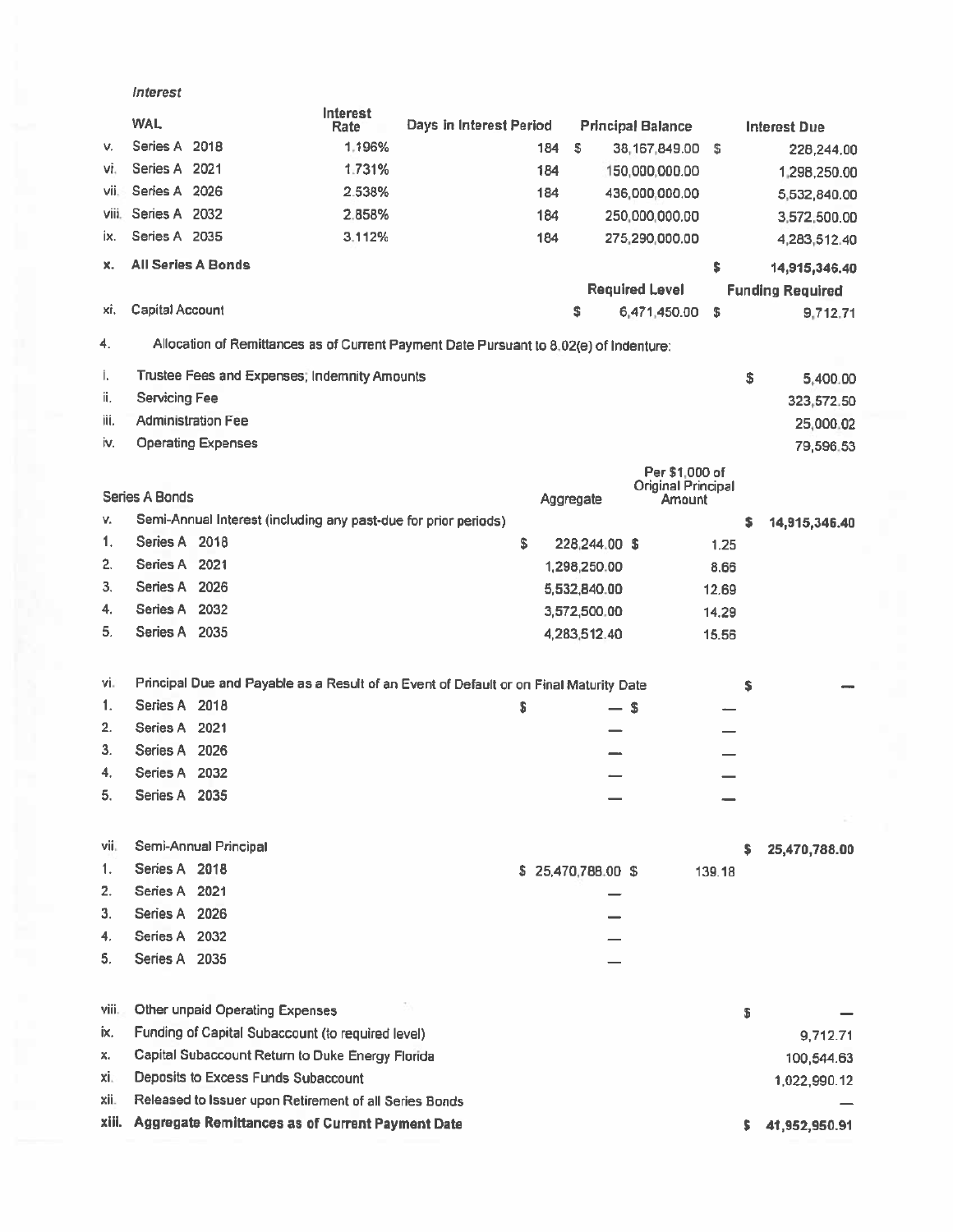5 Outstanding Amount and Collection Account Balance as of Current Payment Date (after giving effect to payments to be made on such Payment Date)

| Ĺ.    | Series A 2018                                      | \$ | 12,697,061.00    |
|-------|----------------------------------------------------|----|------------------|
| ii.   | Series A 2021                                      |    | 150,000,000,00   |
| iii.  | Series A 2026                                      |    | 436,000,000.00   |
| iv.   | Series A 2032                                      |    | 250,000,000.00   |
| V.    | Series A 2035                                      |    | 275,290,000.00   |
| vi.   | Aggregate Outstanding Amount of all Series A Bonds | s  | 1,123,987,061.00 |
| vii.  | Excess Funds Subaccount Balance                    |    | 1,022,990.12     |
| viii. | Capital Subaccount Balances                        |    | 6,471,450.00     |
| ix.   | <b>Aggregate Collection Account Balance</b>        | S  | 7,494,440.12     |

6. Subaccount Withdrawals as of Current Payment Date (if applicable, pursuant to Section 8.02(e) of Indenture):

| j,   | <b>Excess Funds Subaccount</b>                                                  | \$ |  |
|------|---------------------------------------------------------------------------------|----|--|
| ii.  | Capital Subaccount                                                              |    |  |
| iii. | <b>Total Withdrawals</b>                                                        | \$ |  |
| 7.   | Shortfalls in Interest and Principal Payments as of Current Payment Date:       |    |  |
| i.   | Semi-annual Interest                                                            |    |  |
|      | Series A 2018                                                                   | s  |  |
|      | Series A 2021                                                                   |    |  |
|      | Series A 2026                                                                   |    |  |
|      | Series A 2032                                                                   |    |  |
|      | Series A 2035                                                                   |    |  |
|      | Total                                                                           | s  |  |
| ii.  | Semi-annual Principal                                                           |    |  |
|      | Series A 2018                                                                   | \$ |  |
|      | Series A 2021                                                                   |    |  |
|      | Series A 2026                                                                   |    |  |
|      | Series A 2032                                                                   |    |  |
|      | Series A 2035                                                                   |    |  |
|      | <b>Total</b>                                                                    | \$ |  |
| 8.   | Shortfalls in Payment of Return on Invested Capital as of Current Payment Date: |    |  |
| ï.   | Return on Invested Capital                                                      | s  |  |
| 9.   | Shortfalls in Required Subaccount Levels as of Current Payment Date:            |    |  |
| i.   | Capital Subaccount                                                              | \$ |  |